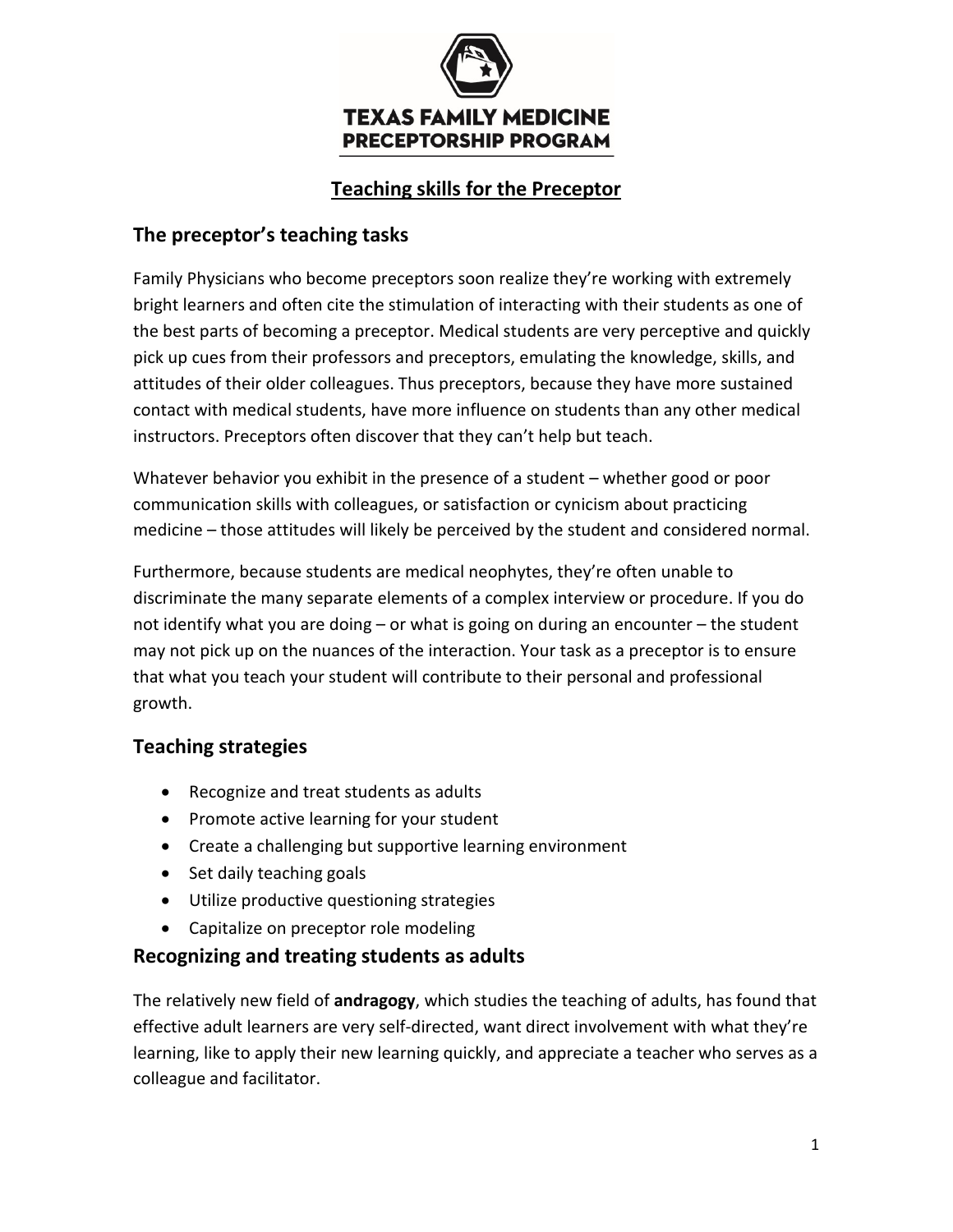

Medical student are typically 24 to 40 years of age and want hands-on experience with patients. Students give high-ratings to preceptors who allow students to assume increasing levels of responsibility and provide opportunities to practice both technical and problem solving skills.

### **Promoting active learning by the student**

Students are attracted to preceptorship rotations for active learning opportunities. To capitalize on this desire for involvement, assign students a definite role which increases in responsibility as the rotation continues. For example, a student might initially be assigned to observe your interactions with patients, subsequently taking patient histories, performing physicals, and finally completing an interview including recommendations for treatment.

### **Creating a challenging but supportive learning environment**

Make it clear to your student that their responsibilities are real and that you have high standards for their work. Communicate that you understand that they will often feel uncertain and sometimes make mistakes. Communicating this kind of learning involves taking risks and shows students can trust you to not abuse the confidences they share with you.

# **Set daily teaching goals**

We recommend that you complete a one-on-one orientation with the student. This will provide the opportunity to set overall learning goals, which you can refine and refocus by setting goals for each day.

For example, you might say something like:

"Jane, since we decided this month you'll work on picking up signs and symptoms for depression in patients, today I want you to interview patients with this in mind and report what you've found to me. After you've seen some patients I'll come into the exam room and you can observe how I speak with them about their depression."

### **Utilize productive questioning strategies**

When attending, physicians listen to case presentations during teaching rounds, they first diagnose the patient's problem, assess the learner's needs, and provide targeted instruction to the point of need. To adapt this to medical students and save you time, consider the following sequence of questions: